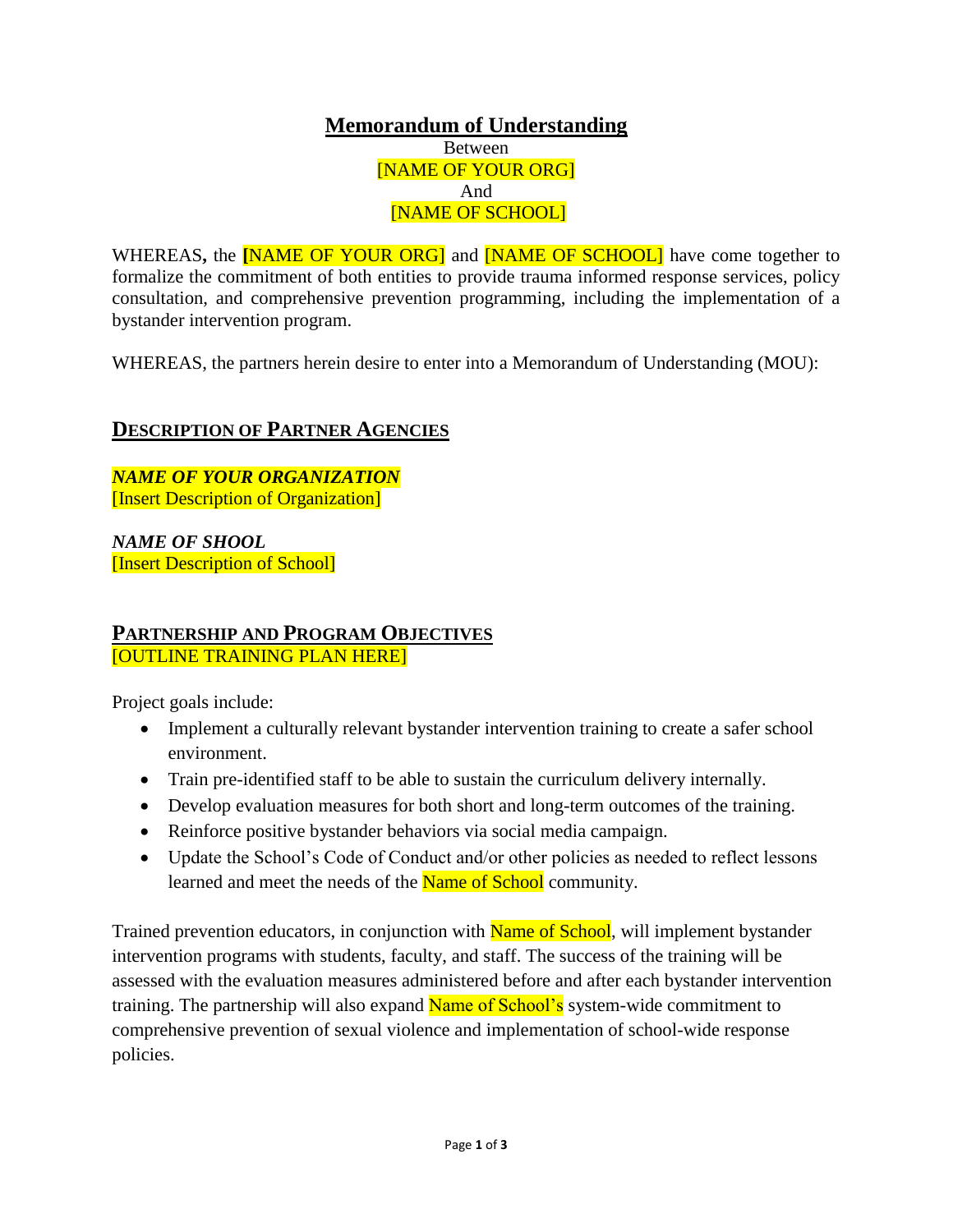# **ROLES AND RESPONSIBILITIES**

NOW, THEREFORE, it is hereby agreed by and between the partners as follows:

**Organization and School** agree to collaborate on the implementation of a bystander intervention training program for all students, faculty, and staff at LHS.

**Name of Organization** agrees to provide the full array of services has to offer to the students, faculty, and staff at LHS.

**Name of Organization** agrees to the following Prevention Education activities related to the implementation of a bystander intervention program:

- LIST ACTIVITY PLAN HERE FOR GRANT/timeline of projects.
- Share data reports with **School** demonstrating trainings provided, numbers served, and any other agreed upon training-related statistics.
- Maintain the privacy and confidentiality of all participants.
- Organization staff may provide the following services for sexual assault survivors, as needed:
	- o Immediate crisis intervention
	- o Short term counseling
	- o Advocacy and support during law enforcement interaction
	- o Support through medical examination and treatment process
	- o Referrals to appropriate external resources

**School 1** agrees to:

- Identify a central point of contact for **Name of Organization** staff while on site.
- Identify a member of staff who will help co-facilitate the bystander intervention program.
- Provide access to students, faculty, and staff of LHS to collaborate on the sustainability of the bystander intervention program, including:
	- o Provision of classroom and/or office/meeting space for in-person trainings and/or project planning meetings.
	- o Assist in the recruitment of students, faculty, and/or staff to participate in trainings.
- Collaborate with the Name of Organization to provide a framework of comprehensive sexual violence prevention and response activities.
- Provide Organization 1 printed and online materials about the Code of Conduct and other relevant policies for students and employees who have experienced an act of violence.
- Inform Organization 1 about the reporting obligations of school employees and identify those school employees with whom students can speak confidentially (and any exceptions to that confidentiality.)

Representatives from the Name of Organization and School are committed to meeting on a regular basis to utilize the strengths and resources of both entities to ensure the success and sustainability of this collaboration.